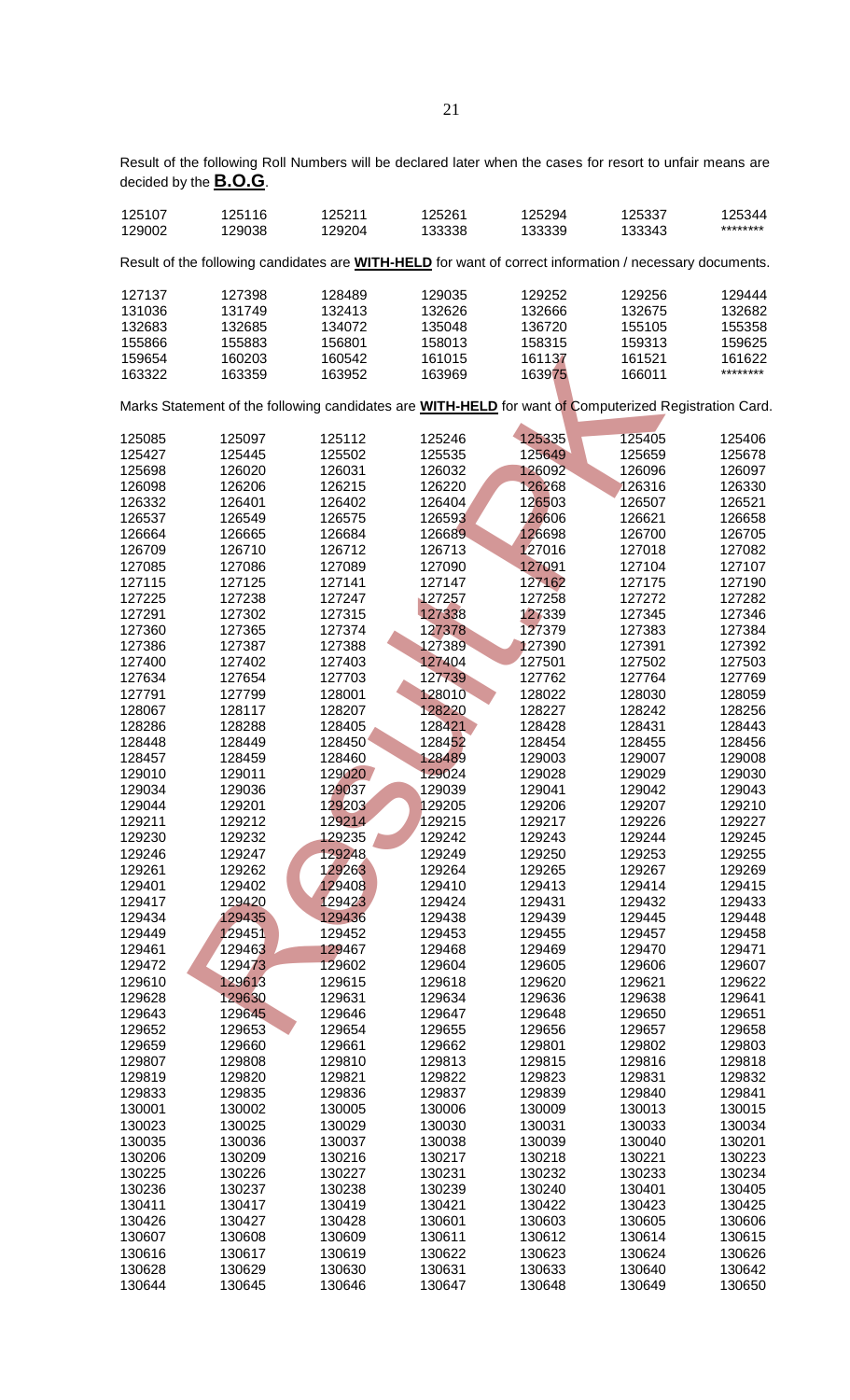| 130652 | 130653 | 130654 | 130655 | 130657 | 130658 | 130660 |
|--------|--------|--------|--------|--------|--------|--------|
| 130663 | 130665 | 130666 | 130667 | 130670 | 130671 | 130672 |
| 130673 | 130676 | 130677 | 130678 | 130679 | 130680 | 130681 |
| 130682 | 130684 | 130686 | 130687 | 130689 | 130690 | 130691 |
| 130695 | 130696 | 130697 | 130698 | 130699 | 130701 | 130702 |
|        |        |        |        |        |        |        |
| 130703 | 130704 | 130705 | 130706 | 130707 | 130708 | 130710 |
| 130711 | 130712 | 130713 | 130714 | 130715 | 130716 | 130717 |
| 130718 | 130719 | 130720 | 130721 | 130722 | 130723 | 130724 |
| 130726 | 130727 | 130728 | 130729 | 130730 | 130731 | 130732 |
| 130733 | 130734 | 130735 | 130736 | 130737 | 130738 | 130739 |
| 130740 | 130741 | 130742 | 130743 | 130744 | 130745 | 130746 |
| 131001 | 131002 | 131003 | 131005 | 131009 | 131012 | 131013 |
| 131014 | 131015 | 131017 | 131021 | 131025 | 131026 | 131027 |
| 131031 | 131032 | 131033 | 131034 | 131037 | 131038 | 131039 |
| 131040 | 131041 | 131044 | 131045 | 131046 | 131051 | 131053 |
| 131054 | 131056 | 131058 | 131059 | 131060 | 131061 | 131066 |
| 131067 | 131074 | 131078 | 131080 | 131081 | 131084 | 131086 |
| 131087 | 131090 | 131091 | 131092 | 131093 | 131094 | 131095 |
| 131098 | 131099 | 131100 | 131101 | 131103 | 131107 | 131108 |
| 131109 | 131116 | 131117 | 131118 | 131119 | 131120 | 131121 |
| 131122 | 131124 | 131125 | 131127 | 131128 | 131129 | 131131 |
| 131132 | 131133 | 131134 | 131136 | 131137 | 131138 | 131139 |
| 131140 | 131142 |        |        |        |        |        |
|        |        | 131143 | 131145 | 131146 | 131147 | 131148 |
| 131149 | 131150 | 131151 | 131152 | 131153 | 131154 | 131155 |
| 131156 | 131157 | 131158 | 131159 | 131160 | 131161 | 131162 |
| 131163 | 131164 | 131165 | 131502 | 131503 | 131504 | 131505 |
| 131507 | 131510 | 131512 | 131514 | 131515 | 131516 | 131517 |
| 131519 | 131703 | 131704 | 131707 | 131710 | 131711 | 131716 |
| 131719 | 131722 | 131725 | 131727 | 131728 | 131730 | 131731 |
| 131734 | 131735 | 131736 | 131737 | 131739 | 131741 | 131742 |
| 131743 | 131745 | 131746 | 131747 | 131748 | 131750 | 131751 |
| 131752 | 132002 | 132005 | 132007 | 132203 | 132206 | 132207 |
| 132209 | 132210 | 132212 | 132214 | 132215 | 132216 | 132218 |
| 132219 | 132220 | 132221 | 132225 | 132226 | 132227 | 132228 |
| 132229 | 132230 | 132232 | 132233 | 132234 | 132235 | 132238 |
| 132240 | 132241 | 132242 | 132243 | 132244 | 132245 | 132246 |
| 132401 | 132402 | 132405 | 132406 | 132411 | 132415 | 132417 |
| 132418 | 132422 | 132424 | 132428 | 132435 | 132438 | 132439 |
| 132441 | 132442 | 132443 | 132444 | 132445 | 132447 | 132448 |
| 132449 | 132452 | 132453 | 132454 | 132455 | 132601 | 132602 |
| 132603 | 132604 | 132608 | 132609 | 132610 | 132615 | 132616 |
|        |        |        |        |        |        |        |
| 132617 | 132619 | 132620 | 132621 | 132622 | 132623 | 132629 |
| 132630 | 132631 | 132632 | 132633 | 132636 | 132640 | 132641 |
| 132643 | 132644 | 132646 | 132647 | 132653 | 132656 | 132657 |
| 132658 | 132659 | 132660 | 132663 | 132665 | 132667 | 132668 |
| 132670 | 132671 | 132672 | 132673 | 132674 | 132676 | 132677 |
| 132678 | 132679 | 132680 | 132681 | 132684 | 132904 | 133017 |
| 133037 | 133065 | 133066 | 133067 | 133068 | 133069 | 133085 |
| 133089 | 133306 | 133327 | 133328 | 133329 | 133330 | 133335 |
| 133337 | 133345 | 133608 | 133612 | 133651 | 133652 | 133653 |
| 133654 | 133655 | 133656 | 133658 | 133659 | 133661 | 133662 |
| 133663 | 133669 | 133671 | 133672 | 133684 | 133686 | 133689 |
| 134002 | 134009 | 134014 | 134064 | 134065 | 134066 | 134067 |
| 134083 | 134084 | 134085 | 134090 | 134092 | 134093 | 134094 |
| 134095 | 134098 | 134305 | 134317 | 134320 | 134348 | 134349 |
| 134350 | 134351 | 134353 | 134359 | 134360 | 134701 | 134706 |
| 134707 | 134713 | 134715 | 134718 | 134720 | 134738 | 134739 |
| 134740 | 134748 | 134749 | 134750 | 134751 | 134761 | 134763 |
| 134764 | 134765 | 135001 | 135002 | 135003 | 135017 | 135031 |
| 135039 | 135040 | 135051 | 135052 | 135053 | 135308 | 135326 |
| 135606 | 135607 | 135611 | 135613 | 135626 | 135627 | 135628 |
| 135629 | 135630 | 135632 | 135635 | 135636 | 135639 | 135656 |
|        |        |        |        |        |        |        |
| 135659 | 135660 | 135661 | 135663 | 135664 | 136015 | 136018 |
| 136019 | 136020 | 136021 | 136025 | 136026 | 136029 | 136035 |
| 136038 | 136040 | 136041 | 136057 | 136084 | 136085 | 136093 |
| 136094 | 136095 | 136096 | 136097 | 136098 | 136099 | 136100 |
| 136101 | 136106 | 136110 | 136111 | 136113 | 136116 | 136117 |
| 136118 | 136119 | 136120 | 136121 | 136122 | 136124 | 136125 |
| 136132 | 136133 | 136134 | 136135 | 136136 | 136139 | 136141 |
| 136150 | 136151 | 136152 | 136153 | 136154 | 136155 | 136156 |
| 136157 | 136158 | 136160 | 136161 | 136162 | 136165 | 136505 |
| 136719 | 136724 | 136728 | 137028 | 137029 | 137058 | 137059 |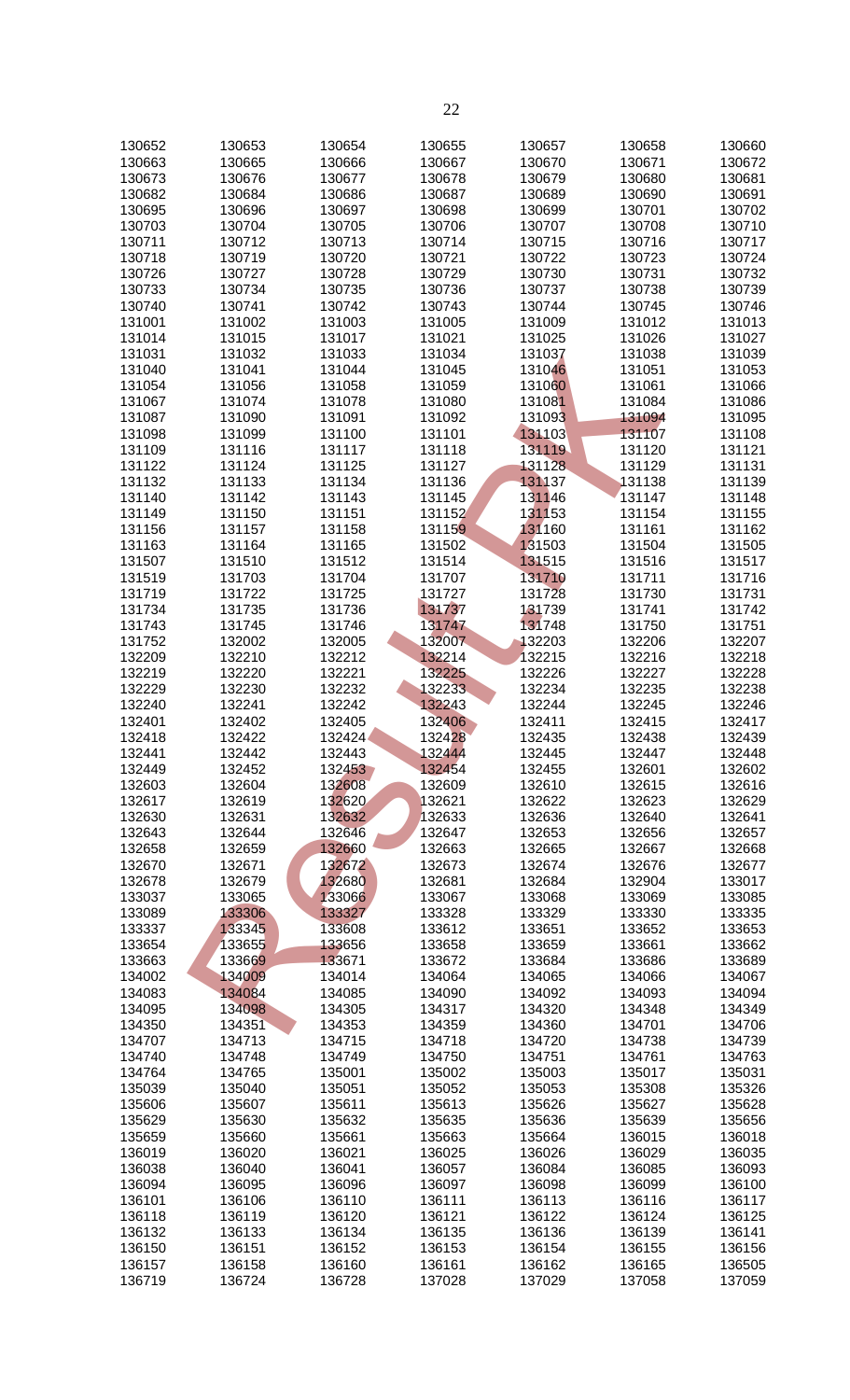| 137060 | 137061 | 137066 | 137067 | 137071 | 137073 | 137074 |
|--------|--------|--------|--------|--------|--------|--------|
| 137082 | 137611 | 137623 | 137633 | 137638 | 137639 | 137640 |
| 137644 | 137647 | 137653 | 138028 | 138029 | 138035 | 138036 |
|        |        |        |        |        |        |        |
| 138038 | 138042 | 138043 | 138045 | 138046 | 138048 | 138408 |
| 138410 | 138412 | 138416 | 138426 | 138439 | 138444 | 138446 |
| 138448 | 138450 | 138452 | 138453 | 138457 | 138458 | 138459 |
| 138460 | 138461 | 138462 | 138463 | 150127 | 150189 | 150212 |
| 150419 | 150481 | 150493 | 150555 | 150557 | 150561 | 150566 |
| 150580 | 150713 | 150732 | 150778 | 150792 | 150827 | 150997 |
| 151012 | 151236 | 151251 | 151273 | 151278 | 151286 | 151308 |
|        |        |        |        |        |        |        |
| 151405 | 151421 | 151423 | 151432 | 151493 | 151555 | 151651 |
| 151662 | 151685 | 151724 | 151733 | 151734 | 151735 | 151747 |
| 151818 | 151819 | 151843 | 151854 | 151867 | 151868 | 151898 |
| 151912 | 151914 | 151917 | 151951 | 152010 | 152011 | 152038 |
| 152211 | 152229 | 152238 | 152259 | 152451 | 152500 | 152506 |
| 152577 | 152683 | 152684 | 152809 | 152822 | 152825 | 152830 |
|        |        |        |        |        |        |        |
| 152832 | 152838 | 152857 | 152890 | 152909 | 152912 | 152913 |
| 152963 | 152977 | 152978 | 153002 | 153013 | 153020 | 153026 |
| 153067 | 153079 | 153081 | 153084 | 153095 | 153117 | 153120 |
| 153193 | 153194 | 153197 | 153203 | 153214 | 153219 | 153220 |
| 153221 | 153224 | 153234 | 153415 | 153426 | 153427 | 153434 |
| 153443 | 153458 | 153466 | 153476 | 153655 | 153658 | 153924 |
|        |        |        |        |        |        |        |
| 154202 | 154203 | 154251 | 154333 | 154368 | 154513 | 154530 |
| 154546 | 154547 | 154552 | 154556 | 154567 | 154568 | 154569 |
| 154570 | 154571 | 154718 | 154721 | 154726 | 154727 | 154728 |
| 154730 | 154732 | 154735 | 154736 | 154740 | 155004 | 155006 |
| 155007 | 155013 | 155014 | 155015 | 155016 | 155017 | 155018 |
| 155019 | 155020 | 155024 | 155030 | 155031 | 155033 | 155034 |
|        |        |        |        |        |        |        |
| 155035 | 155037 | 155039 | 155042 | 155044 | 155046 | 155047 |
| 155050 | 155051 | 155053 | 155054 | 155056 | 155060 | 155061 |
| 155062 | 155066 | 155067 | 155069 | 155070 | 155073 | 155074 |
| 155075 | 155078 | 155081 | 155084 | 155085 | 155087 | 155088 |
| 155090 | 155091 | 155092 | 155093 | 155095 | 155096 | 155097 |
| 155098 | 155099 | 155100 | 155101 | 155102 | 155103 | 155104 |
|        |        |        |        |        |        |        |
| 155106 | 155107 | 155108 | 155111 | 155112 | 155114 | 155115 |
| 155116 | 155117 | 155119 | 155120 | 155121 | 155301 | 155302 |
| 155305 | 155306 | 155307 | 155309 | 155312 | 155315 | 155316 |
| 155317 | 155318 | 155320 | 155322 | 155328 | 155329 | 155330 |
| 155331 | 155333 | 155338 | 155340 | 155341 | 155342 | 155345 |
| 155347 | 155348 | 155349 | 155355 | 155357 | 155359 | 155361 |
|        |        |        |        |        |        |        |
| 155363 | 155365 | 155366 | 155367 | 155368 | 155369 | 155370 |
| 155371 | 155372 | 155374 | 155375 | 155376 | 155377 | 155379 |
| 155380 | 155382 | 155384 | 155385 | 155386 | 155387 | 155388 |
| 155389 | 155390 | 155391 | 155392 | 155395 | 155397 | 155503 |
| 155506 | 155507 | 155508 | 155509 | 155511 | 155514 | 155520 |
| 155521 | 155523 | 155527 | 155528 | 155530 | 155531 | 155533 |
|        |        |        |        |        |        |        |
| 155534 | 155536 | 155537 | 155538 | 155540 | 155541 | 155542 |
| 155543 | 155544 | 155546 | 155547 | 155549 | 155554 | 155558 |
| 155559 | 155561 | 155563 | 155565 | 155566 | 155567 | 155568 |
| 155569 | 155570 | 155571 | 155572 | 155573 | 155574 | 155575 |
| 155576 | 155577 | 155579 | 155582 | 155585 | 155586 | 155587 |
| 155588 | 155589 | 155590 | 155801 | 155803 | 155807 | 155808 |
| 155814 | 155815 | 155817 | 155819 | 155822 | 155824 | 155826 |
|        |        |        |        |        |        |        |
| 155828 | 155833 | 155834 | 155841 | 155842 | 155846 | 155848 |
| 155850 | 155851 | 155852 | 155858 | 155859 | 155861 | 155863 |
| 155867 | 155868 | 155873 | 155875 | 155876 | 155877 | 155878 |
| 155879 | 155880 | 155881 | 155882 | 155885 | 155887 | 155888 |
| 155889 | 155890 | 155891 | 155892 | 155893 | 155894 | 155896 |
| 156003 | 156005 | 156006 | 156014 | 156019 | 156020 | 156021 |
|        |        |        |        |        |        |        |
| 156022 | 156023 | 156026 | 156029 | 156031 | 156032 | 156033 |
| 156034 | 156037 | 156038 | 156039 | 156041 | 156042 | 156043 |
| 156044 | 156045 | 156046 | 156047 | 156048 | 156049 | 156050 |
| 156052 | 156053 | 156054 | 156055 | 156057 | 156301 | 156303 |
| 156304 | 156305 | 156307 | 156309 | 156311 | 156314 | 156316 |
|        |        |        |        |        |        |        |
| 156317 | 156321 | 156322 | 156324 | 156326 | 156328 | 156330 |
| 156331 | 156333 | 156335 | 156336 | 156337 | 156338 | 156339 |
| 156341 | 156342 | 156344 | 156345 | 156501 | 156503 | 156505 |
| 156506 | 156508 | 156509 | 156511 | 156513 | 156515 | 156516 |
| 156517 | 156518 | 156522 | 156523 | 156524 | 156525 | 156526 |
| 156530 | 156532 | 156533 | 156534 | 156536 | 156537 | 156538 |
|        |        |        |        |        |        |        |
| 156539 | 156540 | 156541 | 156543 | 156545 | 156546 | 156547 |
| 156548 | 156549 | 156809 | 156811 | 156812 | 156813 | 156814 |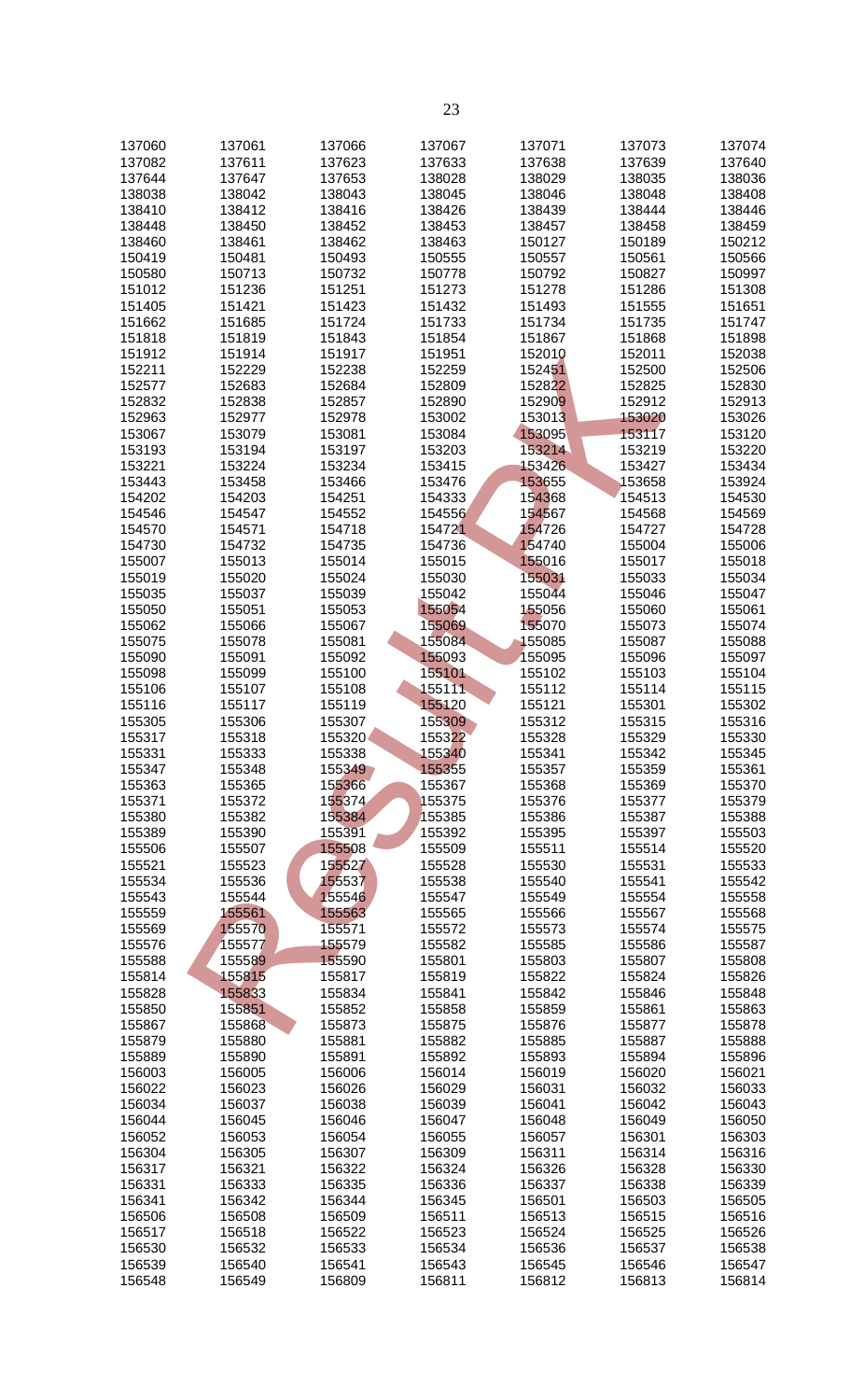| 156815 | 157001 | 157004 | 157006 | 157007 | 157008 | 157009 |
|--------|--------|--------|--------|--------|--------|--------|
| 157010 | 157011 | 157013 | 157014 | 157015 | 157017 | 157019 |
|        |        |        |        |        |        |        |
| 157024 | 157025 | 157026 | 157027 | 157028 | 157034 | 157035 |
| 157037 | 157038 | 157041 | 157042 | 157044 | 157045 | 157052 |
| 157054 | 157055 | 157057 | 157058 | 157059 | 157060 | 157067 |
| 157068 | 157070 | 157073 | 157074 | 157076 | 157077 | 157078 |
|        |        |        |        |        |        |        |
| 157079 | 157081 | 157082 | 157083 | 157084 | 157085 | 157086 |
| 157087 | 157088 | 157089 | 157091 | 157092 | 157093 | 157094 |
| 157095 | 157096 | 157097 | 157100 | 157101 | 157103 | 157106 |
| 157107 | 157402 | 157403 | 157405 | 157407 | 157408 | 157409 |
|        |        |        |        | 157415 |        |        |
| 157410 | 157411 | 157413 | 157414 |        | 157416 | 157417 |
| 157418 | 157419 | 157423 | 157431 | 157432 | 157433 | 157435 |
| 157438 | 157440 | 157443 | 157444 | 157445 | 157446 | 157447 |
| 157448 | 157449 | 157450 | 157451 | 157454 | 157455 | 157456 |
|        |        | 157471 | 157472 | 157473 | 157474 |        |
| 157458 | 157459 |        |        |        |        | 157476 |
| 157478 | 157479 | 157481 | 157483 | 157484 | 157489 | 157491 |
| 157492 | 157493 | 157494 | 157495 | 157496 | 157497 | 157498 |
| 157499 | 157500 | 157501 | 157502 | 157504 | 157505 | 157506 |
| 157507 | 157508 | 157509 | 157510 | 157512 | 157513 | 157514 |
|        |        |        |        |        |        |        |
| 157515 | 157516 | 157517 | 157518 | 157519 | 157520 | 157521 |
| 157522 | 157523 | 157525 | 157526 | 157528 | 157529 | 157530 |
| 157531 | 157534 | 157535 | 157536 | 157537 | 157539 | 157540 |
| 157901 | 157902 | 157904 | 158001 | 158002 | 158003 | 158004 |
|        |        |        | 158016 |        | 158021 |        |
| 158007 | 158010 | 158011 |        | 158020 |        | 158022 |
| 158023 | 158024 | 158025 | 158027 | 158028 | 158303 | 158304 |
| 158305 | 158306 | 158308 | 158309 | 158311 | 158312 | 158314 |
| 158316 | 158317 | 158325 | 158326 | 158328 | 158335 | 158337 |
| 158339 | 158346 | 158347 | 158350 | 158352 | 158354 | 158355 |
|        |        |        |        |        |        |        |
| 158356 | 158357 | 158358 | 158360 | 158361 | 158362 | 158363 |
| 158364 | 158365 | 158366 | 158367 | 158368 | 158370 | 158371 |
| 158372 | 158373 | 158376 | 158378 | 158380 | 158381 | 158383 |
| 158384 | 158385 | 158386 | 158387 | 158388 | 158389 | 158390 |
|        |        |        |        |        |        |        |
| 158391 | 158392 | 158393 | 158394 | 158395 | 158396 | 158397 |
| 158398 | 158602 | 158604 | 158605 | 158606 | 158901 | 158902 |
| 158905 | 158906 | 158911 | 158918 | 158924 | 158930 | 158937 |
| 158941 | 158942 | 158943 | 158944 | 158948 | 158951 | 158952 |
| 158953 | 158954 | 158955 | 158956 | 158957 | 158958 | 159303 |
|        |        |        |        |        |        |        |
| 159306 | 159307 | 159308 | 159312 | 159314 | 159315 | 159316 |
| 159317 | 159318 | 159319 | 159323 | 159325 | 159326 | 159328 |
| 159329 | 159330 | 159331 | 159332 | 159333 | 159334 | 159335 |
| 159336 | 159337 | 159338 | 159339 | 159603 | 159605 | 159606 |
|        |        |        |        |        |        |        |
| 159607 | 159610 | 159611 | 159612 | 159613 | 159617 | 159619 |
| 159620 | 159622 | 159623 | 159624 | 159627 | 159628 | 159629 |
| 159630 | 159631 | 159632 | 159634 | 159638 | 159639 | 159641 |
| 159642 | 159643 | 159644 | 159645 | 159646 | 159648 | 159649 |
| 159650 | 159651 | 159655 | 159656 | 159657 | 159660 | 159661 |
|        |        |        |        |        |        |        |
| 159662 | 159663 | 159664 | 159665 | 159666 | 159668 | 159669 |
| 159670 | 160009 | 160029 | 160033 | 160079 | 160131 | 160132 |
| 160133 | 160134 | 160135 | 160136 | 160137 | 160138 | 160139 |
| 160140 | 160141 | 160142 | 160143 | 160144 | 160145 | 160146 |
| 160147 | 160148 | 160149 | 160150 | 160151 | 160152 | 160153 |
|        |        |        |        |        |        |        |
| 160154 | 160155 | 160156 | 160157 | 160158 | 160159 | 160160 |
| 160161 | 160162 | 160163 | 160164 | 160165 | 160166 | 160167 |
| 160168 | 160169 | 160170 | 160171 | 160172 | 160173 | 160174 |
| 160175 | 160176 | 160177 | 160178 | 160179 | 160180 | 160181 |
|        |        |        |        |        |        |        |
| 160182 | 160183 | 160184 | 160185 | 160186 | 160187 | 160188 |
| 160212 | 160213 | 160214 | 160215 | 160218 | 160220 | 160221 |
| 160232 | 160527 | 160576 | 160577 | 160578 | 160579 | 160580 |
| 160581 | 160582 | 160583 | 160584 | 160585 | 160586 | 160587 |
| 160588 | 160589 | 160590 | 160591 | 160592 | 160593 | 160594 |
|        |        |        |        |        |        |        |
| 160595 | 160596 | 160597 | 160598 | 160599 | 160600 | 160601 |
| 160602 | 160603 | 160604 | 160605 | 160606 | 160607 | 160608 |
| 160609 | 160610 | 160612 | 160613 | 160614 | 160625 | 160631 |
| 160632 | 160633 | 160635 | 160641 | 160643 | 160645 | 160646 |
| 160648 | 161003 | 161020 | 161064 | 161065 | 161070 | 161088 |
|        |        |        |        |        |        |        |
| 161089 | 161090 | 161091 | 161092 | 161093 | 161094 | 161095 |
| 161096 | 161097 | 161098 | 161099 | 161100 | 161101 | 161102 |
| 161103 | 161104 | 161105 | 161106 | 161107 | 161108 | 161109 |
| 161110 | 161111 | 161112 | 161113 | 161114 | 161115 | 161116 |
|        |        |        |        |        | 161122 |        |
| 161117 | 161118 | 161119 | 161120 | 161121 |        | 161123 |
| 161124 | 161127 | 161146 | 161147 | 161148 | 161149 | 161150 |
| 161154 | 161155 | 161156 | 161159 | 161516 | 161523 | 161524 |